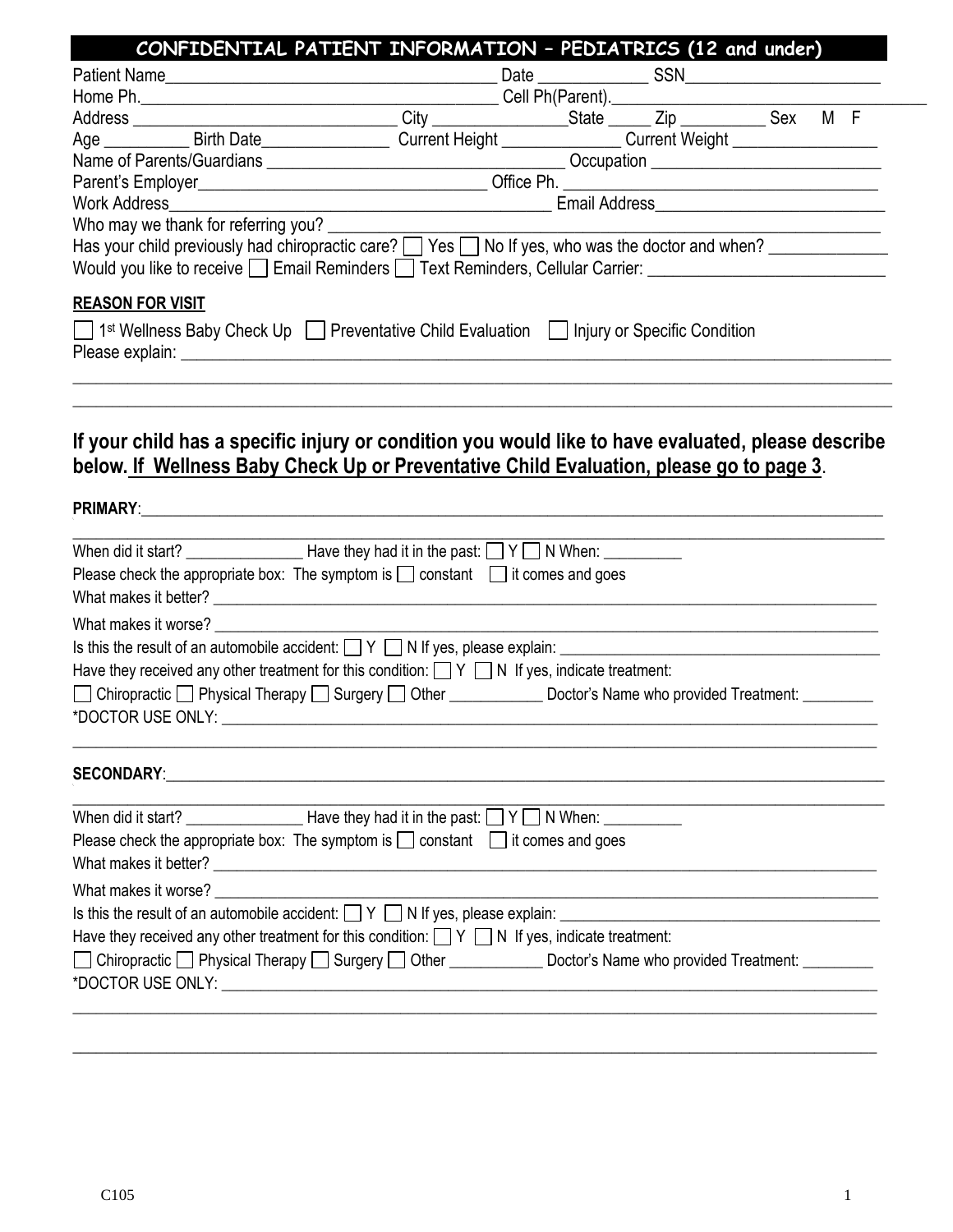**Traumas:** Please list traumas your child has experienced in life (auto accidents, major falls, birth trauma, etc.)

|                                                                                   | Date |
|-----------------------------------------------------------------------------------|------|
| າ                                                                                 | Date |
| າ<br>ັ                                                                            | Date |
| Surgery: Please list any surgeries your child has had and the date of the surgery |      |
|                                                                                   | Date |
| ∩                                                                                 | Date |

**Medication:** Please list all medications your child is currently taking. We offer information as to what nutrient deficiencies will be caused by the medications your child is taking. If you desire this information, please inform your doctor.

| - |  |  |  |
|---|--|--|--|
|   |  |  |  |

Number of doses of Antiobiotics your child has taken:

During the last 6 months \_\_\_\_\_\_\_\_\_\_\_\_\_\_\_\_ During his/her lifetime \_\_\_\_\_\_\_\_\_\_\_\_\_\_\_\_\_\_\_\_\_\_\_

**Nutrients:** Please list all nutrients your child is currently taking. We offer to evaluate the formulations of the supplementation. If you desire this evaluation please bring the nutrients on your next visit.

| - |  |  |
|---|--|--|

**Family History:** Insert age and check any box that applies

|                | Age         | <b>Heart</b> | High           | High BI         | <b>Diabetes</b> | Cancer | Anemia | <b>Neck</b> | Low Bck   Carpal |               | <b>Head</b> | <b>Obesity</b> |
|----------------|-------------|--------------|----------------|-----------------|-----------------|--------|--------|-------------|------------------|---------------|-------------|----------------|
|                | (if living) | Dx           | <b>Cholest</b> | <b>Pressure</b> |                 |        |        | Pain        | Pain             | <b>Tunnel</b> | aches       |                |
| Self           |             |              |                |                 |                 |        |        |             |                  |               |             |                |
| Mom            |             |              |                |                 |                 |        |        |             |                  |               |             |                |
| Dad            |             |              |                |                 |                 |        |        |             |                  |               |             |                |
| <b>Brother</b> |             |              |                |                 |                 |        |        |             |                  |               |             |                |
| <b>Sister</b>  |             |              |                |                 |                 |        |        |             |                  |               |             |                |
| Other          |             |              |                |                 |                 |        |        |             |                  |               |             |                |

## **Doctor's Use Only: \_\_\_\_\_\_\_\_\_\_\_\_\_\_\_\_\_\_\_\_\_\_\_\_\_\_\_\_\_\_\_\_\_\_\_\_\_\_\_\_\_\_\_\_\_\_\_\_\_\_\_\_\_\_\_\_\_\_\_\_\_\_\_\_\_\_\_\_\_\_\_\_\_\_\_\_\_\_\_**

**Childhood Diseases:** 

| UNIQUOOG DISEASES.<br>Chicken Pox, Age _______<br>Mumps, Age | Rubella, Age<br>Rubeola, Age | _] Whooping Cough, Age ୂ<br>I I Other,<br>Aae |
|--------------------------------------------------------------|------------------------------|-----------------------------------------------|
| $\sim$ 1                                                     |                              |                                               |

**\_\_\_\_\_\_\_\_\_\_\_\_\_\_\_\_\_\_\_\_\_\_\_\_\_\_\_\_\_\_\_\_\_\_\_\_\_\_\_\_\_\_\_\_\_\_\_\_\_\_\_\_\_\_\_\_\_\_\_\_\_\_\_\_\_\_\_\_\_\_\_\_\_\_\_\_\_\_\_\_\_\_\_\_\_\_\_\_\_\_\_\_\_\_\_\_\_**

Please circle the following conditions your child has suffered from during the past six months:

| <b>ADHD</b>          | Colic                     | <b>Scoliosis</b>       |
|----------------------|---------------------------|------------------------|
| Asthma/Allergies     | <b>Digestive Problems</b> | <b>Seizures</b>        |
| Autism               | Ear Aches                 | <b>Temper Tantrums</b> |
| <b>Bed Wetting</b>   | <b>Growing Pains</b>      | Other:                 |
| Car Accidents        | <b>Headaches</b>          |                        |
| <b>Chronic Colds</b> | <b>Recurring Fevers</b>   |                        |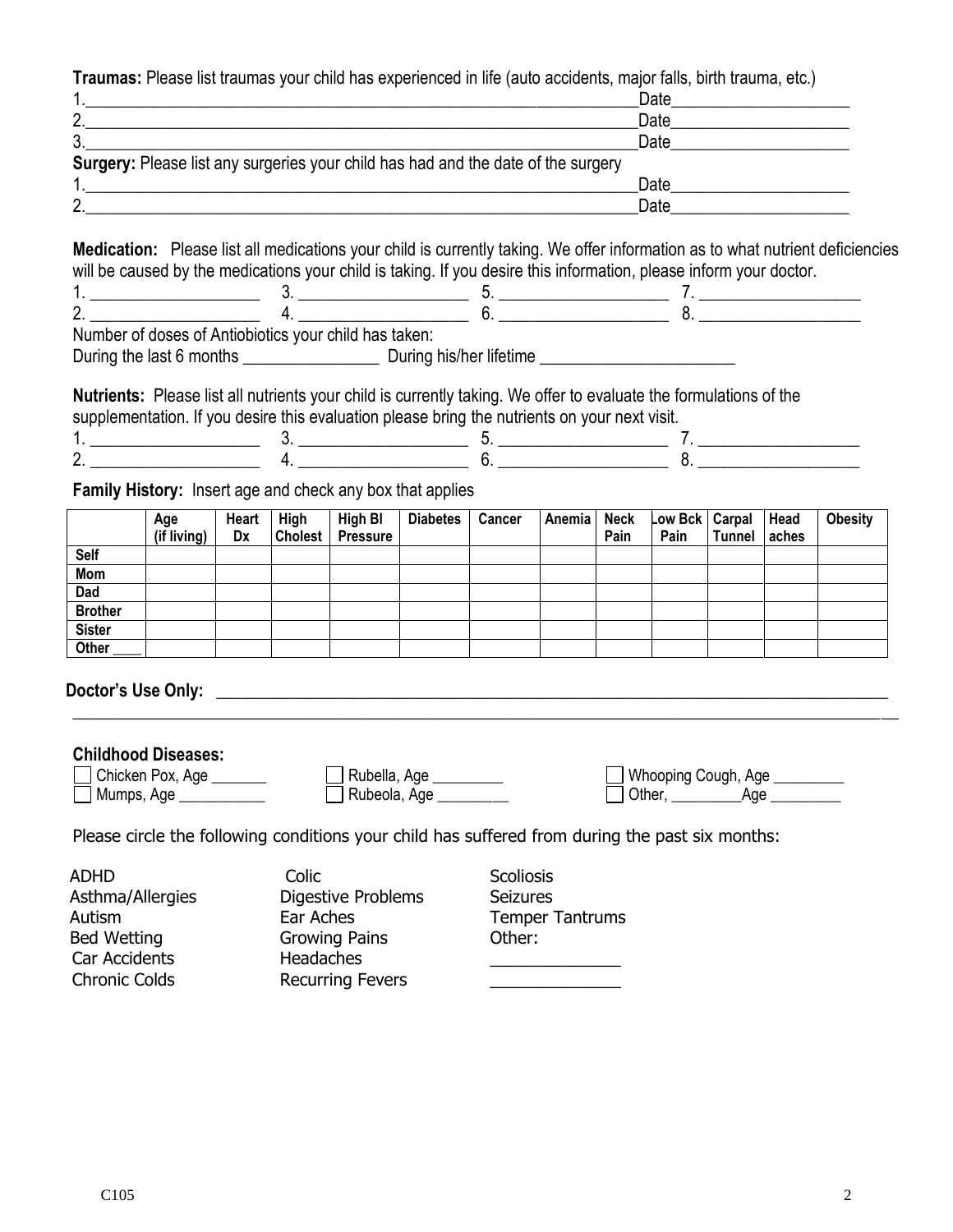**LIFESTYLE:** Lifestyle, diet and exercise habits play an extremely important role in overall health and risk of chronic disease. The following questions are designed to help us understand your habits and your desires as well as commitments to make changes to those habits if necessary.

# **Prenatal History:**

|                                                                                                                                                           | 1. Y N Did you (Mother) receive chiropractic care during pregnancy? If yes, frequency______________                                                                                                                                                                            |
|-----------------------------------------------------------------------------------------------------------------------------------------------------------|--------------------------------------------------------------------------------------------------------------------------------------------------------------------------------------------------------------------------------------------------------------------------------|
|                                                                                                                                                           | 2. Y N Were there any complications during pregnancy? If yes, please explain________________________<br>3. Y N Were any Ultrasounds performed during pregnancy? If yes, how many __________________________                                                                    |
|                                                                                                                                                           | 4. Y N Was any medication taken during pregnancy? If yes, please list ______________________________                                                                                                                                                                           |
| 5.                                                                                                                                                        | Y N Was any medication taken during the delivery? If yes, please list ______________________________                                                                                                                                                                           |
|                                                                                                                                                           | 6. Y N Was there any use of cigarettes or alcohol by the mother during pregnancy?<br>7. The baby was born $\Box$ at home $\Box$ in a birthing center $\Box$ hospital                                                                                                           |
|                                                                                                                                                           | 8. The baby was born via vaginal birth planned Caesarian section energency Caesarian section<br>9. The baby presented as $\Box$ HEAD FIRST $\Box$ breech $\Box$ transverse lie                                                                                                 |
|                                                                                                                                                           | 10. The following intervention was used during the birth $\Box$ forceps $\Box$ vacuum extraction                                                                                                                                                                               |
|                                                                                                                                                           | 11. Y N Were there any complications during delivery? If yes, please explain ______________________                                                                                                                                                                            |
|                                                                                                                                                           | 12. Y N Was the baby born with any genetic disorders or disabilities? If yes, please explain_________________                                                                                                                                                                  |
|                                                                                                                                                           |                                                                                                                                                                                                                                                                                |
| 1 medium fruit = 1 serving $\phantom{0}$ 1 cup raw vegetables = 1 serving<br><b>Vaccine History:</b><br>2. Y N My child has not received any vaccinations | 5. How many servings of fruits & vegetables does your child eat a day? 0 1 2 3 4 5 6 7 8 9 10<br>1. Y N My child' has received all vaccines recommended by pediatrician<br>3. Y N My child has had an adverse reaction to a vaccine. If yes, please explain __________________ |
|                                                                                                                                                           |                                                                                                                                                                                                                                                                                |
| <b>Pediatrician</b>                                                                                                                                       |                                                                                                                                                                                                                                                                                |
|                                                                                                                                                           |                                                                                                                                                                                                                                                                                |
|                                                                                                                                                           |                                                                                                                                                                                                                                                                                |
|                                                                                                                                                           |                                                                                                                                                                                                                                                                                |

Parent Name: \_\_\_\_\_\_\_\_\_\_\_\_\_\_\_\_\_\_\_\_\_\_\_\_\_\_\_\_\_\_\_\_ Signature: \_\_\_\_\_\_\_\_\_\_\_\_\_\_\_\_\_\_\_\_\_\_\_\_\_\_\_ Date: \_\_\_\_\_\_\_\_\_\_\_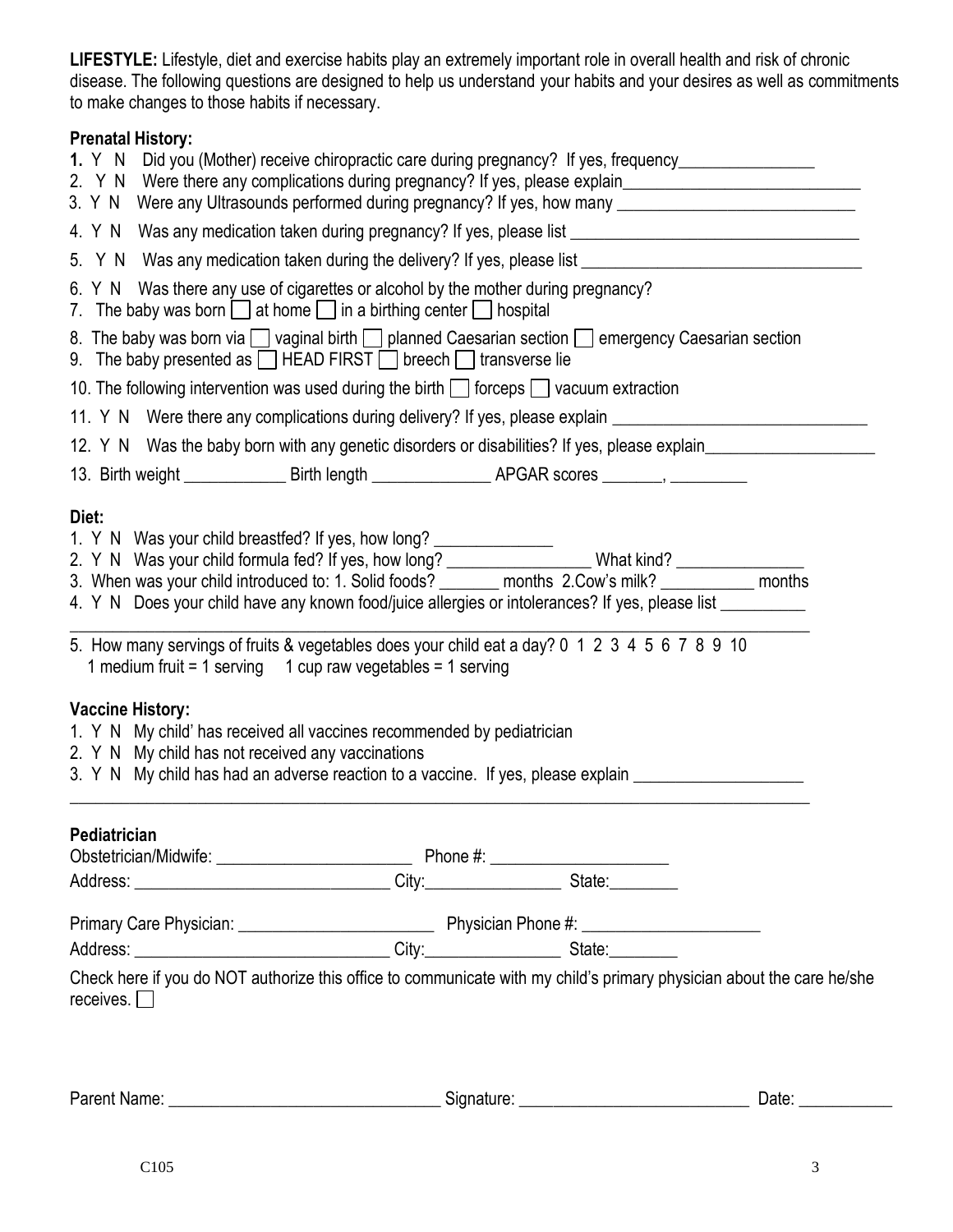### **PATIENT CONSENT FORM**

#### FOR USE AND/OR DISCLOSURE OF PROTECTED HEALTH INFORMATION TO CARRY OUT ANALYSIS, TREATMENT, PAYMENT AND HEALTHCARE OPERATIONS.

I hereby state that by signing this consent, I acknowledge and agree as follows:

1. The practice's Privacy Notice has been provided to me prior to my signing this consent. The Privacy Notice includes a complete description of the uses and/or disclosures of my protected health information (PHI) necessary for the practice to provide analysis and treatment for my child, and also necessary for the practice to obtain payment for that treatment and to carry out its healthcare operations. The practice explained to me that the privacy notice would be available to me in the future at my request. The practice has encouraged me to read the privacy notice carefully prior to signing this consent.

\_\_\_\_ 2. The practice reserves the right to change its privacy practices that are described in its privacy notice, in accordance with applicable law.

\_\_\_\_ 3. I understand that, and consent to, the following appointment reminders that will be used by the practice:

- Postcards mailed to the addresses I have provided.
- Telephoning me at the numbers I have provided and leaving messages for me on my answering machine or with the individual answering the phone.

\_\_\_\_ 4. The practice may use and/or disclose my child's PHI (which includes information about my child's health or condition, analysis, and the treatment provided to my child) in order for the practice to make analyses about my child's condition(s), treat my child, obtain payment for that treatment, and as necessary for the practice to conduct its specific health care operations.

\_\_\_\_ 5. I understand that I have the right to request that the practice restrict how my child's PHI is used and/or disclosed except to obtain payment for treatment provided. However, the practice is not required to agree to any restrictions that I have requested, and I have the right to refuse treatment.

\_\_\_\_ 6. I understand that this consent is valid as long as my child is a patient in this office. I further understand that I have the right to revoke this consent, in writing at any time for all future transactions, with the understanding that any such revocation shall not apply to the extent that the practice has already taken action in reliance on this consent. If I revoke this consent at any time, the practice has the right to refuse to treat my child.

\_\_\_\_ 7. I give Greenville Spine Institute permission to treat my child in a room that is not fully enclosed. I am aware that other persons in the office may overhear some of his/her protected health information during the course of care. Should I need to speak with the doctor at any time in private, I understand the doctor will provide a private room for consultations.

\_\_\_\_ 8. The doctor recommends that my spouse be present at my report of findings visit; therefore, I hereby give permission for my child's protected health information to be disclosed at that time and at any time my spouse contacts the office to check on my child's status.

\_\_\_\_ 9. This office posts a notice for Patient of the Week. If my child receives that designation I authorize Greenville Spine Institute to post his/her name in the office.

10. I give Greenville Spine Institute the authority to utilize my name and/or my child's name, written or video story and pictures to help educate others. I give Greenville Spine Institute the rights to use the testimonial in the "Our Patients Speak" testimonial book, our website, diverse web marketing campaigns, print/TV ads and other marketing campaigns to help others understand the different types of problems Greenville Spine Institute has helped with.

I have read and understand the above statements. I understand that I have the right to refuse to sign this authorization. If I choose to decline signing this consent form, this practice will not treat me.

Patient's Name (Printed) \_\_\_\_\_\_\_\_\_\_\_\_\_\_\_\_\_\_\_\_\_\_\_\_\_\_\_\_\_\_\_\_\_\_\_\_\_\_\_\_\_\_\_\_\_\_\_\_\_\_\_\_\_\_\_\_\_\_\_\_\_\_\_\_\_\_\_

Parent's Name (Signed)

Date:\_